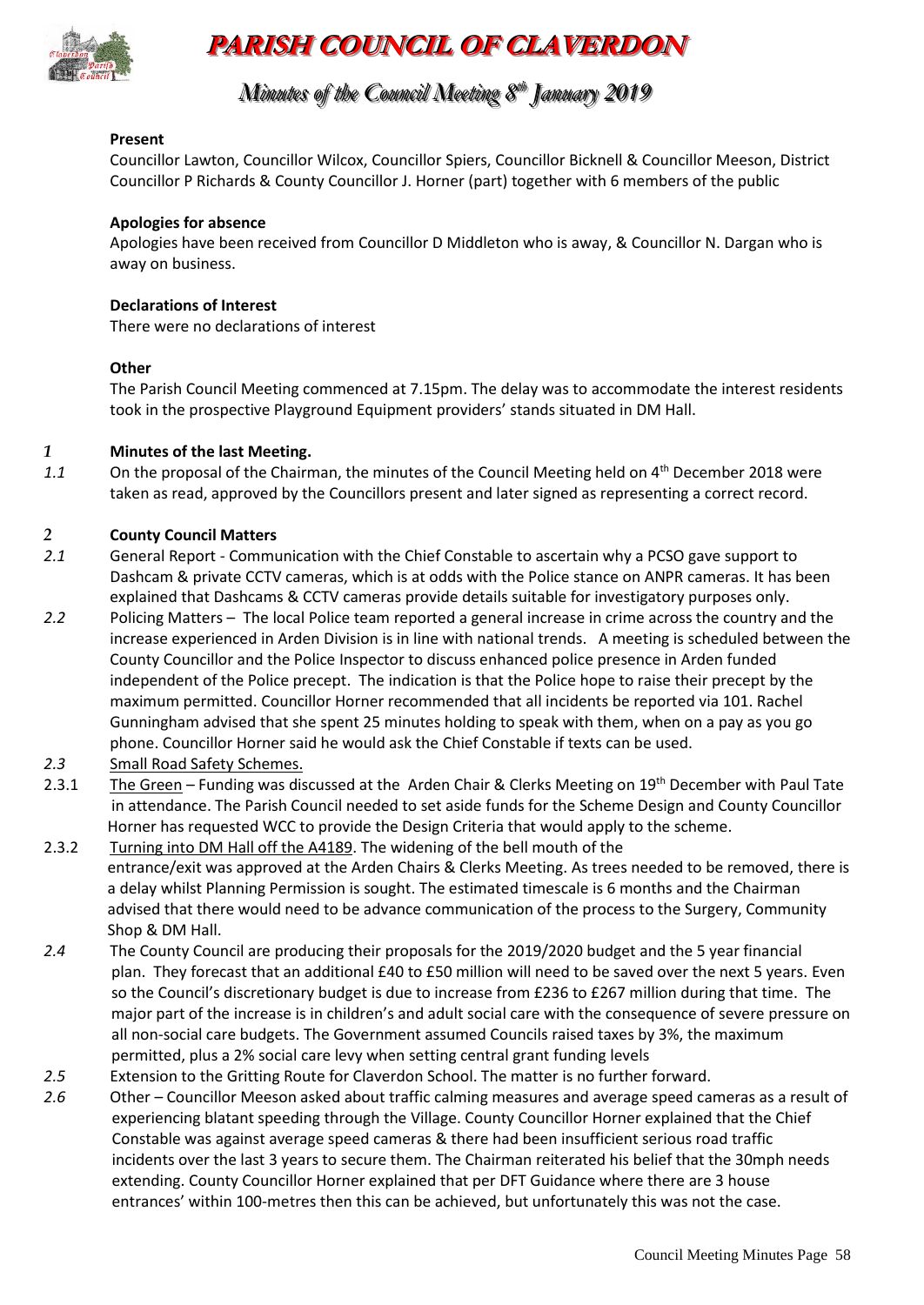## *3* **District Council Matters**

*3.1* General Report. District Councillor Richards reported that the main activity at SDC was setting the budget for 19/20 and there is likely to be a rise in Council Tax of 1.5% on this year. This represents an increase of £2.05 per month on a Band D property. The Budget also included an amount of £1.125m for the Compulsory Purchase of Wellesbourne Airfield & £0.75m for the refurbishment of Elizabeth House. The refurbishment will facilitate better ways of working and allow 2 floors to be rented out. £70k had been allocated for Homelessness Prevention. Councillor Wilcox asked whether there was any money available for Grants. District Councillor P Richards advised that outside of CIL/S106 money, there was the Infrastructure project list which was usually the first port of call. SDC are looking at having a Regeneration Pot, like WDC, but that this was some way away.

## *4* **Public Input**

*4.1* Rachel Gunningham wanted to know who Councillor David Middleton was, as she had not met him and wondered why he was not at the Meetings. The Chairman advised that Councillor Middleton had attended meetings this year & that he had requested absence to stay abroad for a period. This absence had been agreed by Councillors. All Agenda's noted his absence and apologies. The Chairman advised that Councillor Middleton is actively involved in Parish Council matters and receives & communicates Council business by email

#### *5* **Planning.**

- *5.1* Update on previously considered applications
- 5.1.1 Ossetts Oak, Yarningale Common 18/03041/LDE. Planning Permission 04/02293/FUL for the demolition of dilapidated buildings, erection of boarding kennels and garage, refurbishment of workshop to form staffroom and extension to bungalow to form granny annexe. SDC approved this on  $2^{nd}$  January 19 based upon the evidence submitted, an inspection of the site & analysis of relevant planning & building control records & aerial photos of the site, and being satisfied that on the balance of probabilities, that there has been a lawful material commencement of planning permission ref 04/02293/FUL.

#### *5.2* Applications Responded to Inter-meeting

- 5.2.1 Meadowood, Buttermilk Lane, Yarningale 18/02594/FUL. Erection of Garden store to the side of the existing detached garage. The Councillors, having reviewed the details of the Application between Meetings, and after due consideration made a response of no objection on 7th December 2018.
- 5.2.2 Crimble, Langley Road 18/03516/FUL. Single storey front, two storey side extension; rear facing dormer window. The Councillors, having reviewed the details of the application between Meetings, and after due consideration made a response of no objection on  $7<sup>th</sup>$  December 2018.
- 5.2.3 The Old Butchers Shop, The Green 18/02229/FUL. Alteration and extension to create a first floor 1-bedroom dwelling; alterations to existing dwelling (re-submission of withdrawn application 18/00205/FUL). The Councillors, having reviewed the details of the application between Meetings, and after due consideration made a response on  $14<sup>th</sup>$  December 2018 in support of the application.
- 5.2.4 The Old Butchers Shop, The Green 18/02230/LBC. Alteration and extension to create a first floor 1 bedroom dwelling; alterations to existing dwelling (re-submission of withdrawn application 18/00206/LBC). The Councillors, having reviewed the details of the application between Meetings, and after due consideration made a response on 7th December 2018 in support of the application.
- 5.2.5 Four Winds, Kington Lane 18/03464/VARY. Variation of conditions 2, 3, 4, 5 and 6 to delete conditions 3 and 5, to amend the plan numbers listed under condition 2 and to amend the wording of conditions 4 and 6 to refer to submitted plans/ details. Original description of development: Demolition of the existing buildings and outbuildings and the erection of a replacement dwelling including associated work, proposed gates and detached bat loft. The Councillors, having reviewed the details of the application between Meetings, and after due consideration made a response of No Objection on 18th December 2018.

#### *5.3* Applications for Discussion at this meeting.

5.3.1 Barnmoor Farm Kington Lane – 18/03429/FUL. Replacement of existing outbuilding to form annexe and storage, ancillary to the main house, resurfacing of drive and courtyard with new garden walls, installation of ground array solar pv panels. The Councillors reviewed the application and after due consideration agreed to object to the planning application on the grounds of overdevelopment in the Greenbelt.

#### *6* **Neighbourhood Plan**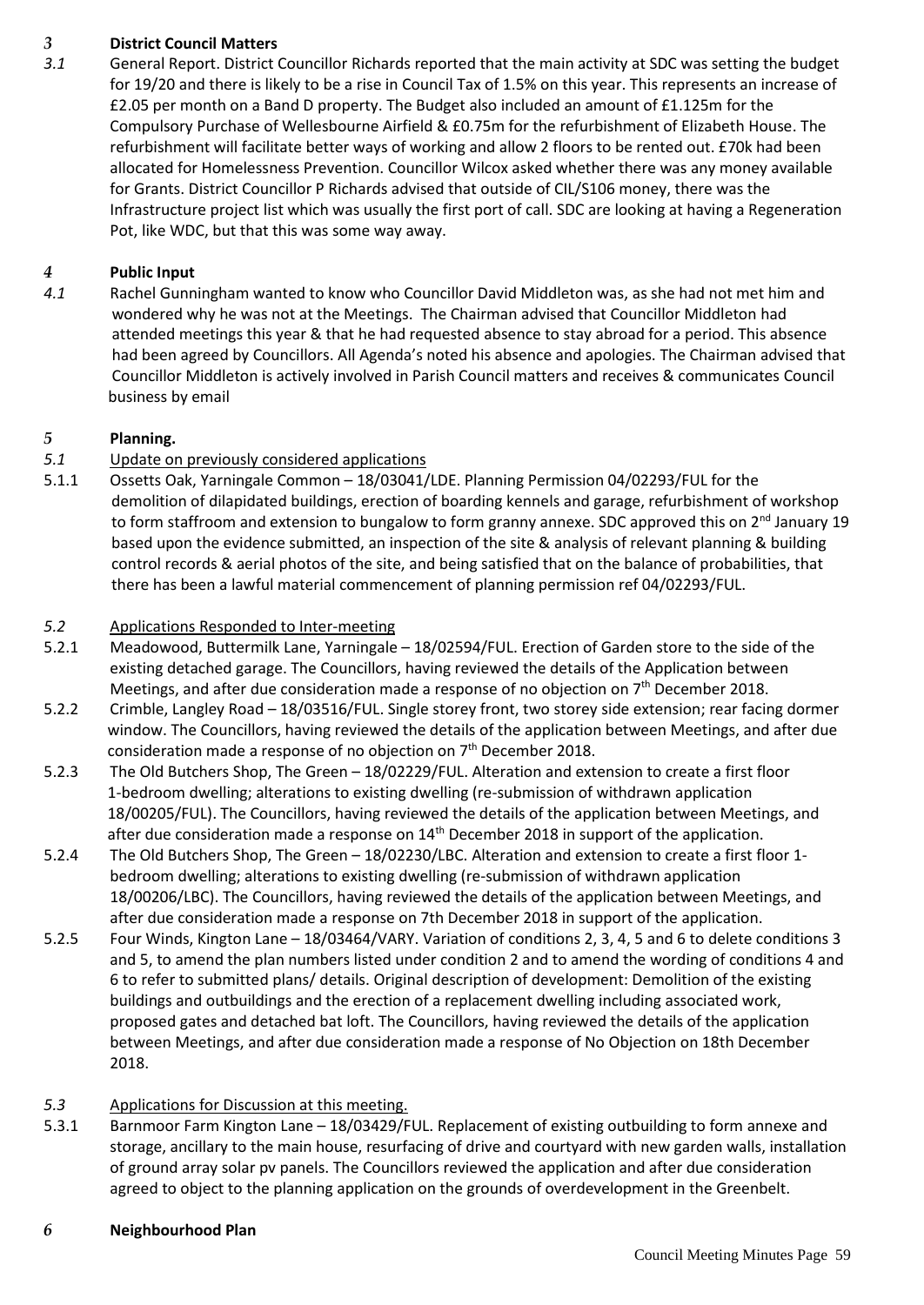The Chairman explained that the Consultation Statement which accompanies the Submission Neighbourhood Plan is drafted and under review before being sent to Avon Planning Services by the end of January. The Basic Conditions Statement is being produced by Avon Planning Services. As part of the process, the Examiner has been appointed by the Neighbourhood Plan Steering Group to ensure that the Neighbourhood Plan meets the basic conditions set out in the legislation before all 3 documents are sent to the Local Planning Authority. The Examiner's costs are borne by SDC. The final approved & ratified Neighbourhood Plan is expected within the next 9 months. The Chairman wanted to thank all those involved for their hard work.

## *7* **Policing, CLASP & CASE**

- *7.1* 20MPH Speed Limit. The Chairman was certain that this would not happen.
- *7.2* CASE Councillor Spiers provided an update on progress made by CASE on the ANPR cameras. 6 signs have been erected around Claverdon to comply with the legal requirement to notify every one of their presence. Following the generous donations of the Community, £5323.80 has been raised and spent on the cost of the first 2 cameras which were installed in December 18. CASE have a Data Protection license, and Policy in place. The Parish Council has received one complaint about a sign which has been dealt with expediently by CASE. The justification for funding from the Parish Council will be completed as soon as an additional location is confirmed for a further camera. Councillor Wilcox asked how CASE was managing the recovery of VAT on the cameras. Councillor Spiers to advise how this is being achieved. The Chairman supported the Parish Council assisting in the recovery of the VAT if at all possible.

## *8* **Recreation Field**

## *8.1* Grant Funding Update

- 8.1.1 Sport England Community Asset Fund **–** There is an offer in principle to provide funding of £70k towards the refurbishment of the Pavilion. The offer is dependent upon the Parish Council providing further documentation which is being gathered/produced by the Sports Clubs and the Parish Clerk before the ring-fenced funds of £70k can be confirmed as allocated to this project. Sport England have ring fenced 50% of the amount applied for as they wish the Parish Council to match the funding. The Parish Council have just 6 months to match the funds ringfenced for the project. The Chairman advised that is now looks most likely that the Parish Council will have to place Tattlebank on the market and proposed that he approach John Earle about the best time to consider the sale and the prospective value. Councillor Wilcox & Councillor Spiers supported the proposal. The Chairman emphasised that as this is public land there is a lawful process to follow which will involve an open and fair disposal. Tony Rodger asked about the covenants associated with Tattlebank and the Kington Rise residents. The Chairman advised that if the covenants did not already cover possible future development, advice would be taken on potential clawback.
- 8.1.2 WALC Community Grant Application for the play area WALC have undertaken an initial review of the application and have confirmed that it is the type of project that they would consider seriously, however, as the cost of the project is greater than the maximum £8k possible award, they wish to see the results from sponsorship and fund-raising efforts before putting the application through to their Grants Committee. The application has therefore been moved onto the April 19 Committee Meeting when the additional information will be available.
- 8.1.3 Councillor Wilcox enquired whether final costs were known for the asbestos removal from the Pavilion. The Chairman & Councillors agreed that final costs needed to be ascertained for the whole project
- *8.2* Request to replace 2 toddler swings as the casings to the swings has deteriorated and leaves black stains on clothing. Total cost to replace is circa £200.00 plus VAT & delivery. The cost was approved by the Chairman & Councillor Spiers
- *8.3* Recreation boundary hedge cutting awaiting further quotes.

## *9* **Footpaths /Bridlepaths**

9.1 The Boys Club Field – Breach Lane. (BCF)A meeting was held on 5<sup>th</sup> December 18 between Claverdon School, the Parish Council, Mr. Entwistle of George F White, who are professional advisors to UK Youth (including Ambition), and Mr. Chima, the owner of the land and right of way.

 It was agreed that as Ambition had authorised access to the BCF until May 19 to Claverdon School via the right of way that access should now be enabled for that purpose. UK Youth/Ambition have appointed George F White to advise them on the field and are aware that its use is determined under the 1984 Conveyance as a sport and/or recreation field.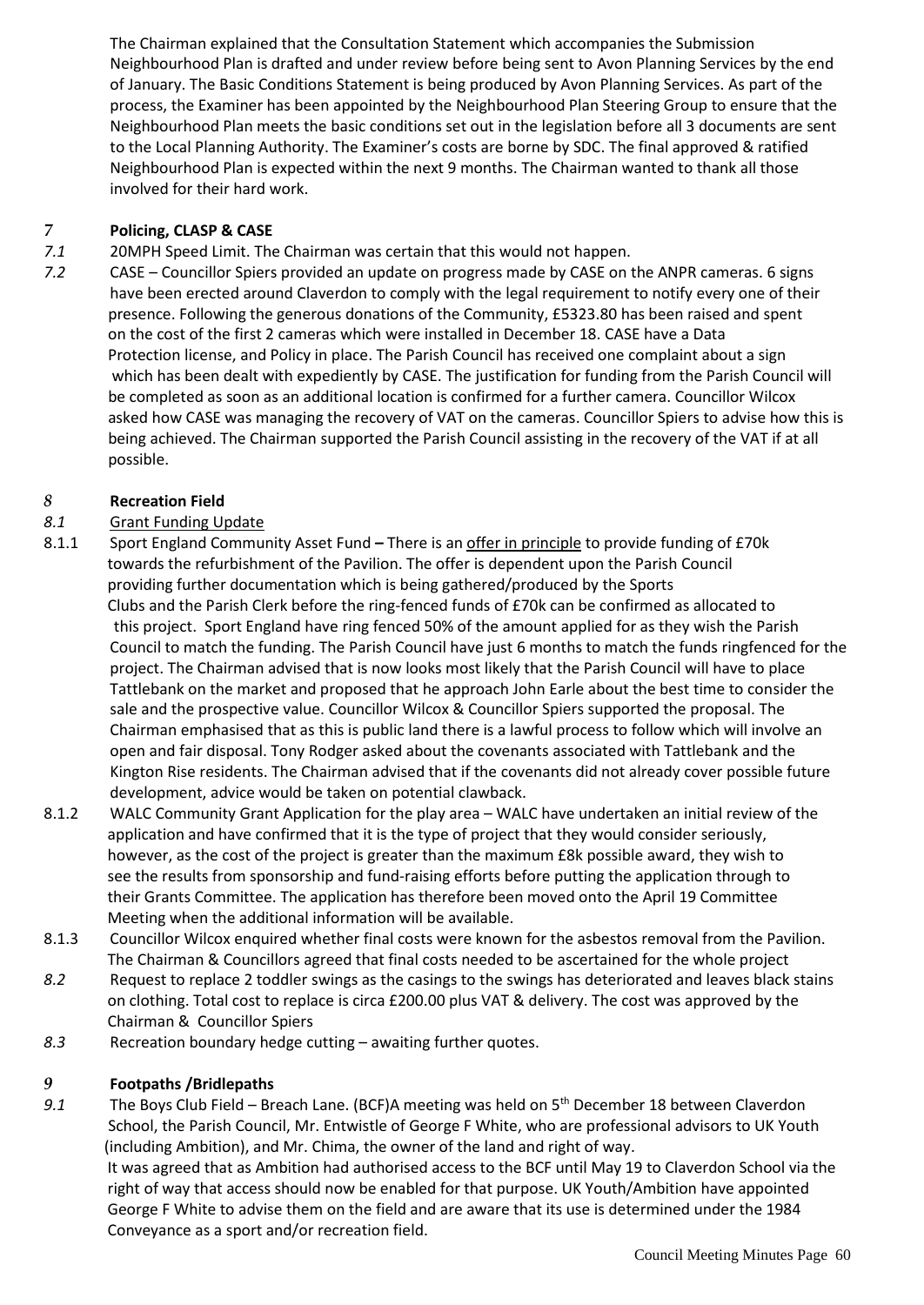Whilst the professional advice is being considered by UK Youth/Ambition, access to the BCF is restricted to those who have been authorised access by UK Youth/Ambition. At present, it is only Claverdon School who have been granted permission to access the BCF via the right of way. The Parish Council remain in communication with all parties in the matter and wish for the current arrangement to be respected by all whilst UK Youth/Ambition review the advice they have sought. They have assured the Parish Council that their decision will be known well before May 19. Councillor Wilcox requested that the Parish Council consider purchasing the BCF especially if there are funds available from the sale of Tattlebank. The Chairman agreed that this made good sense and proposed that an approach is made to Ambition to purchase the BCF. This was seconded by Councillor Spiers & Councillor Wilcox. Councillors discussed when to seek professional advice and decided to await the outcome of the advice sought by Ambition/UK Youth from their own advisors first. In the meantime, the Chairman will produce a draft offer for consideration by the Parish Council which may include a trust but will support the covenants that already exist. Councillor Wilcox said that it would be useful to understand what the School want to use the BCF for. Councillor Spiers undertook to get this information. The Parish Clerk to ascertain when the advice from Mr. Entwistle would be available to his client. The Parish Clerk advised that Mr. Chima would like a meeting with the Parish Council over the BCF. Councillors discussed the matter and felt that the advice to Ambition should be known first.

## *10* **Yarningale Common**

- *10.1* Responsibility for repairing the potholes at the access to the Homestead. The Chairman asked Councillors for their position on the matter. Councillor Wilcox recommended that the Parish Council write to the owners requesting, they repair the holes, in a way approved by the Parish Council and highlight the responsibilities for liability.
- *10.2* Easement for Holly Cottage Yarningale Common Councillors considered the wording & terms of the Deed of Easement for access and services to Holly Cottage and the proposed sum offered of £500 for granting of the Deed of Easement. The Parish Clerk advised that the Easement was a combination of modernising the previous Deed and enhancements and that it was usual for the Parish Council to take legal advice before deciding. Councillor Wilcox raised the point of value and whether the draft Easement was just regularising the situation or giving enhancement and that it should be limited to what others have on Yarningale Common. Councillors could not approve the Easement & it was noted that Schedule 2 appeared to grant rights to additional people. The Chairman proposed that the Parish Council take legal advice from Lodders Solicitors, and this was supported by Councillors Meeson, Spiers & Wilcox.
- *10.3* Draft Management Plan for Yarningale Common The first draft was amended by the WCC Ecologist and a second draft was sent to the Parish Council for consideration mid-December. A further draft was received and shared with Councillors on 7<sup>th</sup> January 19. The WCC Ecologist seeks feedback and will then produce costings to accompany the draft management plan. Other than Councillor Bicknell who has made his comments to the Clerk, all other input should be made by Friday  $11<sup>th</sup>$  January so that the Clerk can compile a response to the report. The Chairman would like to see the plan analysed into years for the next 5 years of the 30-year plan.

## *11* **Dorothea Mitchell Hall**

- *11.1* Revised quotes are being sought for a reduced sized notice board and these will be considered at the February Parish Council meeting. The Councillors Grant Fund of £1k has been received.
- *11.2* Following the meeting of the Trustees of DM Hall a decision was made that DM Hall are unable to hold donations from the public raised for the play area at the recreation ground.

## *12* **General Other matters including any arising from Earlier Meetings and not already covered.**

- *12.1* Claverdon K6 Telephone Kiosk. S171 Application form requires completion to secure the license to remove the kiosk. A meeting will be arranged with Peter Morgan & David Hunt to review the form and the work to be undertaken.
- *12.2* Quotes will be sought for consideration at the Parish Council meeting in February for mowing of the verges and other Parish Council grounds.

#### *12.3* **Any other business**

12.3.1 Councillor Meeson requested an update on the land at Langley Road. The Chairman advised that the site meeting due on the 9<sup>th</sup> was not now be going ahead and that it was on the Committee Meeting Agenda for 9<sup>th</sup>. All parties had to attend, and it was hoped that another date for a site meeting would be achieved.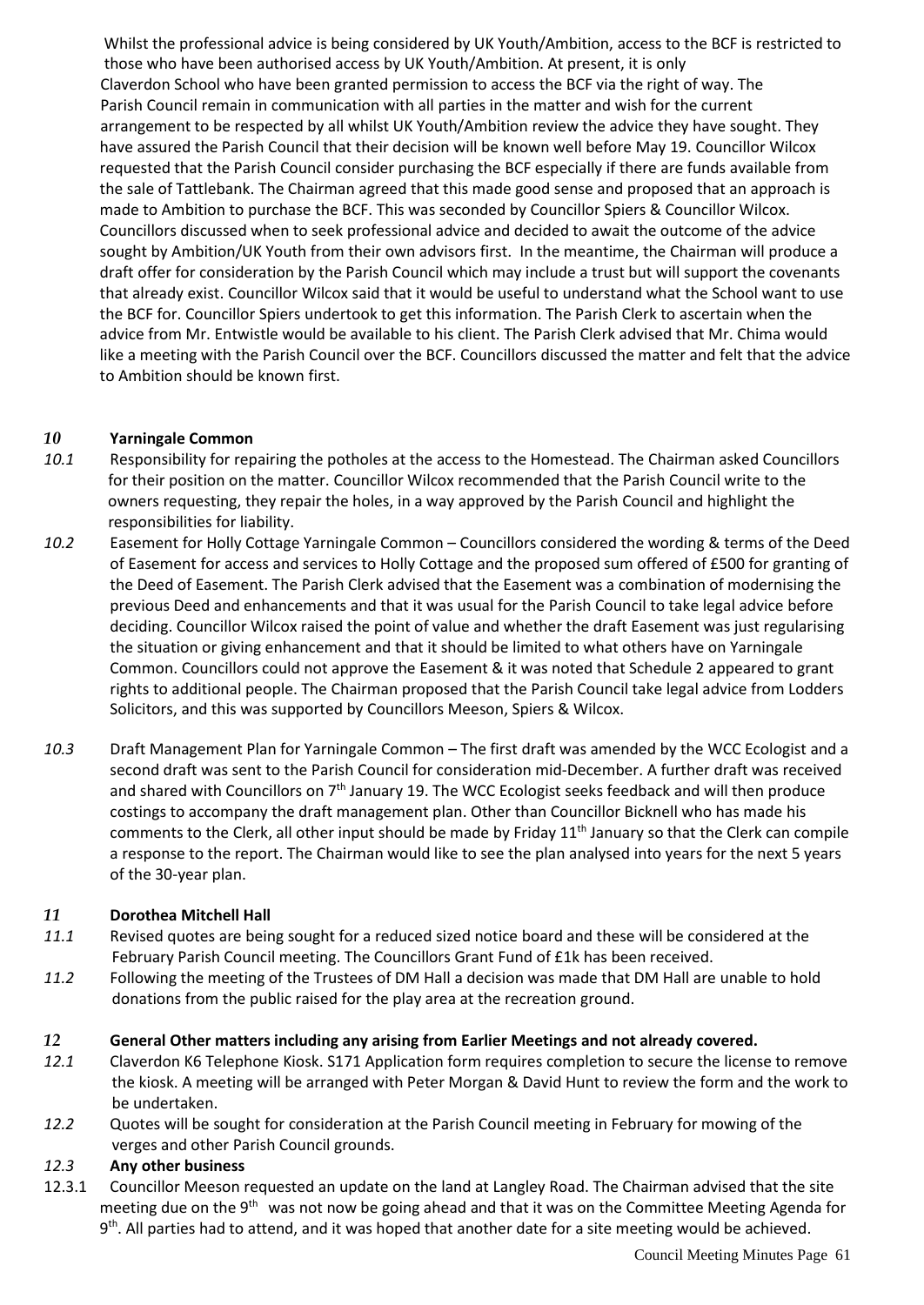12.3.2 Councillor Wilcox noted that Claverdon School had placed signs up on Langley Road and wondered why they were needed and whether they were compliant. Councillor Spiers agreed to ask the question of Claverdon School and respond at the next Parish Council Meeting.

#### *13* **Post Received**

## *Meeting 08 January 2019 - Correspondence*

## **13.01 FW: Alcester Police North SNT. Latest Weekly Report. 9th December 2018**

The latest Police Report details suspicious circumstances at Langley Road where 2 intruders ran off from the private compound and when notice. At the Pub on Station Road a man wearing a mask was seen near to cars in the car park and departed in a dark coloured VW Passat. A burglary at The Green Claverdon where a car was damaged, but nothing stolen.

#### **Press Release 10th December 2018 from Philip Seccombe - Police & Crime Commissioner for Warwickshire**

**13.02** Warwickshire Police and Crime Commissioner Philip Seccombe has reassured communities across the county that there will be no adverse impact on local policing following the decision of West Mercia Police to terminate its alliance with Warwickshire Police.

Mr Seccombe and Warwickshire Police's Chief Constable Martin Jelley met recently with their counterparts at West Mercia and agreement was reached to separate out the budgets for local policing for each force. Previously these were pooled, with resources being shared between the two forces.

This means that around 55% of the policing budget reverts fully back into Mr Seccombe's control. This will allow for local policing across Warwickshire to be protected and it will therefore be unaffected by the decision made by West Mercia to end our strategic alliance.

## **13.04 FW: Alcester Police North SNT. Latest Weekly Report. 16th December 2018**

The latest report recorded 3 sets of suspicious circumstances occurring in Claverdon that week. The incidents reported occurred at the Pub on Henley Road, Kington Close and Langley Road.

#### **13.04 Police & Crime Panel Meeting - 22 November 2018**

Details of the minutes of the meeting were circulated to the Councillors

#### **13.05 SDC Parish & Partnerships Newsletter Dec 18**

The Newsletter includes a month by month review of SDC activities throughout 2018, an introduction to the new Executive Director, Isobel Edgar Briancon, & SDC Meeting dates for Q1 - 2019

## **13.06 Letter from Philip Seccombe - Police & Crime Commissioner**

Request by the Police & Crime Commissioner to respond to a Survey Monkey rating to the desire to increase precept to provide 100 additional Police resource

## **13.07 FW: Alcester Police North SNT. Latest Weekly Report. 23rd December 2018**

The report shows no recorded instances for Claverdon. The report includes the Police Priorities Poll.

#### **13.08 WALC Safeguarding Course**

WALC are running a free course on Safeguarding on 23rd January 2019 which is open to Councillors & Clerks to attend.

## **13.09 FW: Alcester Police North SNT. Latest Weekly Report. 30th December 2018**

The report shows no recorded instances for Claverdon. The communication includes the request for the completion of the survey monkey **https://www.surveymonkey.co.uk/r/WarksPrecept19-20**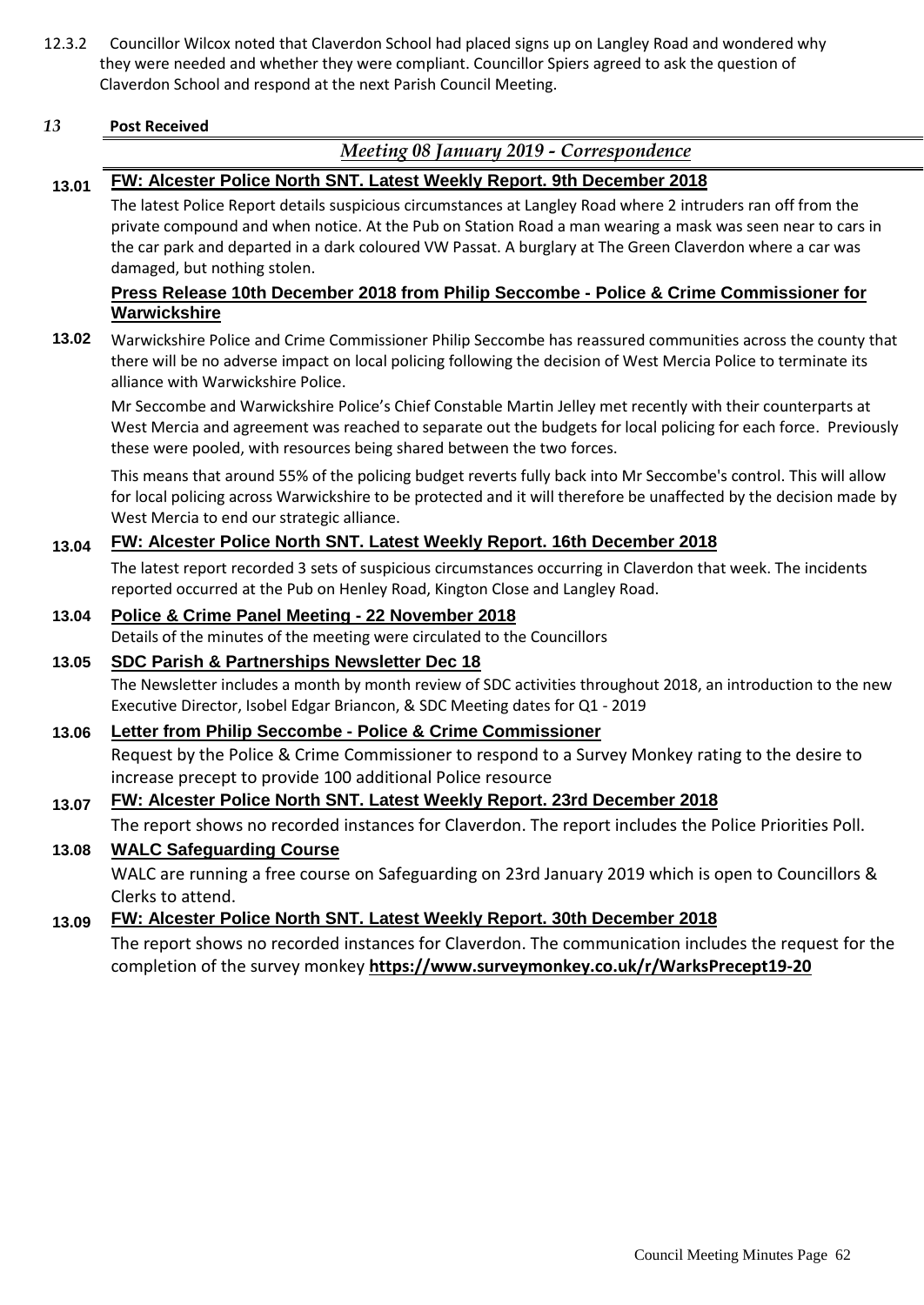## *14* **Finance**

*14.1* After consideration by Councillors & upon the proposal of the Chairman, payments due as listed below, together with the account projection to the end of January 19, were approved by all Councillors present.

| Date      | <b>Item</b>                                                                      |            | Current<br>Account |               | Deposit         | Total      |
|-----------|----------------------------------------------------------------------------------|------------|--------------------|---------------|-----------------|------------|
|           |                                                                                  | Cheque No  | <b>Deposits</b>    | <b>Debits</b> | <b>Accounts</b> |            |
|           |                                                                                  |            |                    |               |                 |            |
| 31 Dec 18 | <b>Balance</b>                                                                   |            |                    | £35,832.35    | £41,019.38      | £76,851.73 |
|           | <b>Payments for Approval</b>                                                     |            |                    |               |                 |            |
| 8 Jan 19  | Plants for 10 village planters                                                   | 2241       |                    | £144.24       |                 | (E144.24)  |
| 8 Jan 19  | Consultant Services for time spent on Neighbourhood<br>Plan 12-10-18 to 11/12/18 | 2242       |                    | £306.00       |                 | (E306.00)  |
| 8 Jan 19  | HM Revenue & Customs- Tax deduction from Clerk'<br>Salary, Oct, Nov & Dec 18     | 2243       |                    | £406.00       |                 | (E406.00)  |
| 8 Jan 19  | Clerk's net salary for December 18                                               | 2244       |                    | £535.55       |                 | (E535.55)  |
| 15 Jan 19 | Water Plus - January water costs for the Pavilion                                | DD         |                    | £26.43        |                 | (E26.43)   |
| 8 Jan 19  | IT Services to configure Office 365 to OneDrive for<br>document back up          | 2245       |                    | £132.00       |                 | (E132.00)  |
|           | <b>Item</b>                                                                      | Amount     |                    |               |                 |            |
|           |                                                                                  |            |                    |               |                 |            |
|           | Office Allowance                                                                 | £18.00     |                    |               |                 |            |
|           | Mileage for December - 16.5 miles                                                | £7.00      |                    |               |                 |            |
|           | HP Instant Ink Charges to 12-12-18                                               | £13.99     |                    |               |                 |            |
|           |                                                                                  |            |                    |               |                 |            |
|           |                                                                                  |            |                    |               |                 |            |
|           | Total                                                                            | £38.99     |                    |               |                 |            |
| 8 Jan 19  | Clerk' Expenses for December 18                                                  | 2246       |                    | £38.99        |                 | (E38.99)   |
| 6 Jan 19  | Pavilion Electricity Charges 21/11/18 to 21/12/18                                | <b>DD</b>  |                    | £16.74        |                 | (E16.74)   |
|           | Receipts and/or Transfers                                                        |            |                    |               |                 |            |
| 21 Dec 18 | WCC Grant for new Notice Board                                                   | <b>BGC</b> | £1,000.00          |               |                 | £1,000.00  |
|           | Interest on Reserve and Deposit Accounts                                         |            |                    |               | £21.94          | £21.94     |
| 31 Jan 19 | <b>Balance</b>                                                                   |            |                    | £35,226.40    | £41,041.32      | £76,267.72 |

- *14.2* Receipts & Payments Schedule. The schedule was distributed at the Meeting and no questions were raised
- *14.3* The Bank Reconciliation was reviewed by Councillor Spiers and Councillor Meeson and subsequently approved by Councillor Meeson
- *14.4* **2019-2020 Precept**. Councillors considered the revised draft budget and the amount for the 19/20 Parish Council Precept to be lodged with SDC by 31 January 19. Councillor Wilcox, as RFO explained that the draft budget, based upon a precept of £27k had a deficit of £12868. At the last Parish Council Meeting, if all the expenditure was undertaken, the last 4 months of  $18/19$  also showed a deficit of £ 11360, after receipt of S106 money of £4516. In previous years the amount of the precept had been enough to run the Parish and there were no major projects. When the 18/19 budget had been set, it did provide for a precept of £30k for 19/20 budget year. The 19/20 Budget includes projects for the Recreation Ground, design costs for The Green and other small projects. Councillor Meeson, noted from experience that Parish Council's tried to keep the precept low and then did not achieve what they set out to do. After due consideration, the Chairman, proposed that the Precept request to SDC be set at £30,000 for 19/20. It was acknowledged that this was an increase to each household. This was seconded by Councillor Wilcox and approved by the Councillors present.

## *15* **Meeting Dates**

15.1 Dates agreed are: 5<sup>th</sup> February 2019, 5<sup>th</sup> March 2019 & 2<sup>nd</sup> April 2019, 14<sup>th</sup> May 2019 (Annual Meeting & Parish Council Meeting), 4<sup>th</sup> June 2019, 2<sup>nd</sup> July 2019, 3<sup>rd</sup> September 2019, 1<sup>st</sup> October 2019, 12<sup>th</sup> November 2019 (a delay due to the first Tuesday of the month being Bonfire Night) & 3<sup>rd</sup> December 2019.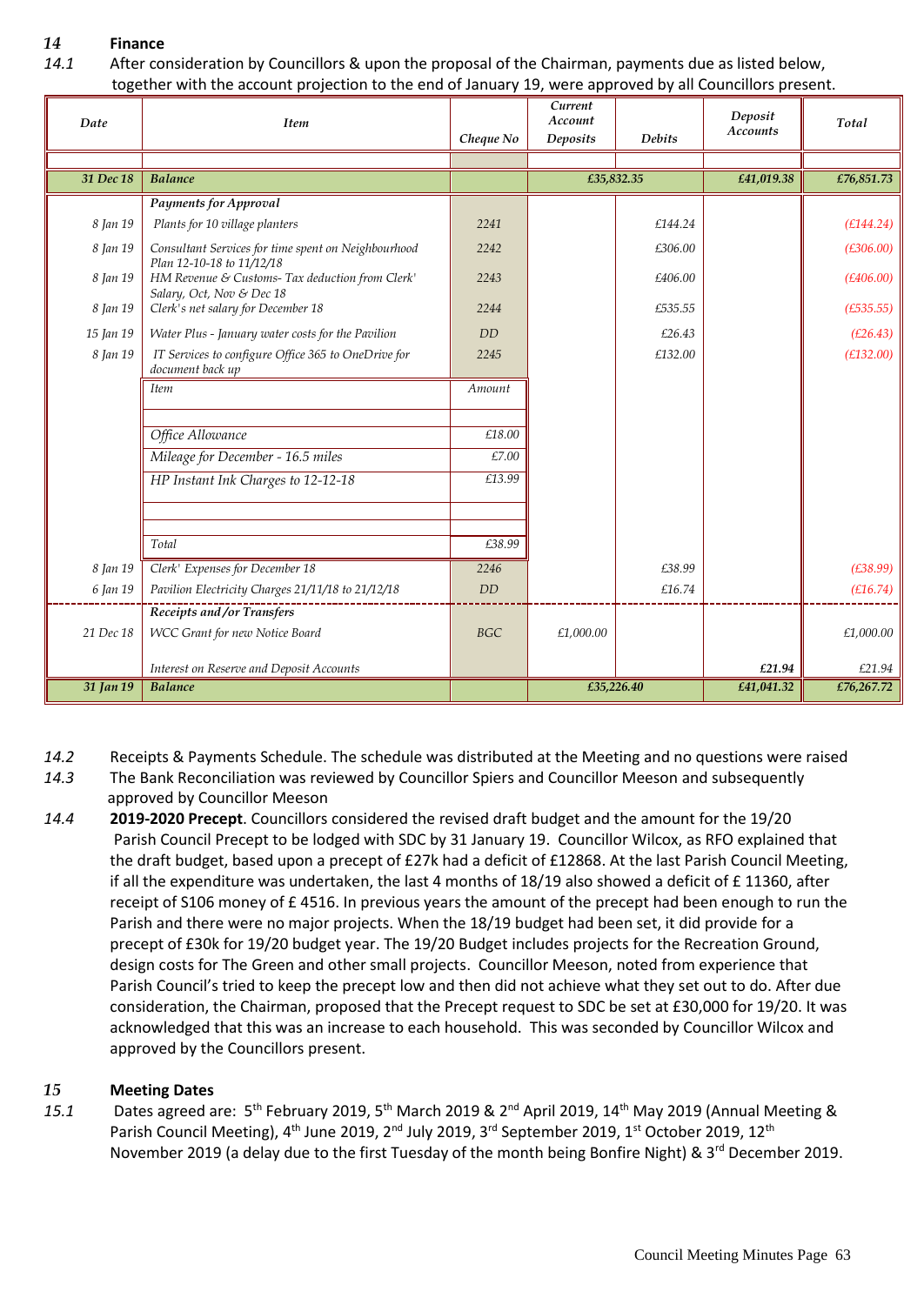| Claverdon Parish Council Accounts for the Year to 31 March 2019 - Interim Report             |                               |                                              |                                                                                                                  |  |  |
|----------------------------------------------------------------------------------------------|-------------------------------|----------------------------------------------|------------------------------------------------------------------------------------------------------------------|--|--|
| <b>ITEM 14.2 - AGENDA 8/01/19</b>                                                            | <b>Budget for the</b><br>Year | <b>Payments</b><br>& Receipts<br>to 31/01/19 | (Actual payments are from 1/4/18 to 31/01/19 as known at<br>8/01/19                                              |  |  |
|                                                                                              |                               | Income                                       |                                                                                                                  |  |  |
| Precept                                                                                      | £26,000.00                    | £26,000.00                                   |                                                                                                                  |  |  |
| <b>Recreation Field (Clubs Etc.)</b>                                                         | £750.00                       | £545.00                                      | Payment for fees from 17/18 season-Midland Rangers & half of the<br>18/19 Season Football fees from Claverdon FC |  |  |
| <b>Bank Interest</b>                                                                         | £50.00                        | £160.11                                      |                                                                                                                  |  |  |
| <b>Miscellaneous</b>                                                                         | £0.00                         | £71.00                                       | Refund of costs & compensation from Lloyds Bank following an<br>error.                                           |  |  |
| Playgrounds Grants and<br><b>Fundraising</b>                                                 | £25,000.00                    | £4,516.02                                    | S106 Funds received. Contract signed as to how the funds may be<br>spent                                         |  |  |
| <b>Pavilion Re-build Grants</b>                                                              | £110,000.00                   | £0.00                                        |                                                                                                                  |  |  |
| Verges mowing reclaim from<br><b>SDC</b>                                                     | £520.00                       | £1,275.98                                    | Funds received in full exceed the estimated budget                                                               |  |  |
| <b>Wayleave Rent and Easements</b>                                                           | £290.00                       | £277.27                                      | Wayleave                                                                                                         |  |  |
| <b>VAT</b> Reclaimed                                                                         | £31,000.00                    | £4,643.88                                    | Vat reclaimed from 16/17 & 17/18                                                                                 |  |  |
| <b>WCC Councillors Grant Fund</b>                                                            | £0.00                         | £1,000.00                                    | Grant received towards the new Notice Board                                                                      |  |  |
| Total                                                                                        | £193,610.00                   | £38,489.26                                   |                                                                                                                  |  |  |
|                                                                                              |                               | <b>Expenditure</b>                           |                                                                                                                  |  |  |
| <b>Administration</b>                                                                        |                               |                                              |                                                                                                                  |  |  |
| Clerk's Salary                                                                               | £7,500.00                     | £6,132.15                                    | March to December salary, & +R lees payment for March 18                                                         |  |  |
| Clerk's & Admin Expenses                                                                     | £1,200.00                     | £757.81                                      |                                                                                                                  |  |  |
| Total                                                                                        | £8,700.00                     | £6,889.96                                    |                                                                                                                  |  |  |
|                                                                                              |                               |                                              |                                                                                                                  |  |  |
| <b>Recreation Field</b>                                                                      |                               |                                              |                                                                                                                  |  |  |
| Mowing                                                                                       | £1,600.00                     | £2,250.00                                    |                                                                                                                  |  |  |
| Playgrounds - create new all<br>ages playground on Station<br>Road Side of Recreation Field. | £35,000.00                    | £0.00                                        |                                                                                                                  |  |  |
| Pavilion<br>Refurbishment/Rebuild                                                            | £100,000.00                   | £2,509.20                                    | Architect fees for Planning & Quantity Surveyors fees re. Claverdon<br><b>Cricket Pavilion</b>                   |  |  |
| <b>Other General Maintenance</b><br>and Field work                                           | £1,650.00                     | £902.19                                      | Water, electricity & repair to manhole                                                                           |  |  |
| Total                                                                                        | £138,250.00                   | £5,661.39                                    |                                                                                                                  |  |  |
|                                                                                              |                               |                                              |                                                                                                                  |  |  |
| Yarningale Common                                                                            |                               |                                              |                                                                                                                  |  |  |
| Mowing                                                                                       | £2,000.00                     | £1,850.00                                    | Cost of mowing twice in the period                                                                               |  |  |
| General Maintenance                                                                          | £1,000.00                     | £45.00                                       | Strimming done 17/10/17 & paid for this year                                                                     |  |  |
| Total                                                                                        | £3,000.00                     | £1,895.00                                    |                                                                                                                  |  |  |
|                                                                                              |                               |                                              |                                                                                                                  |  |  |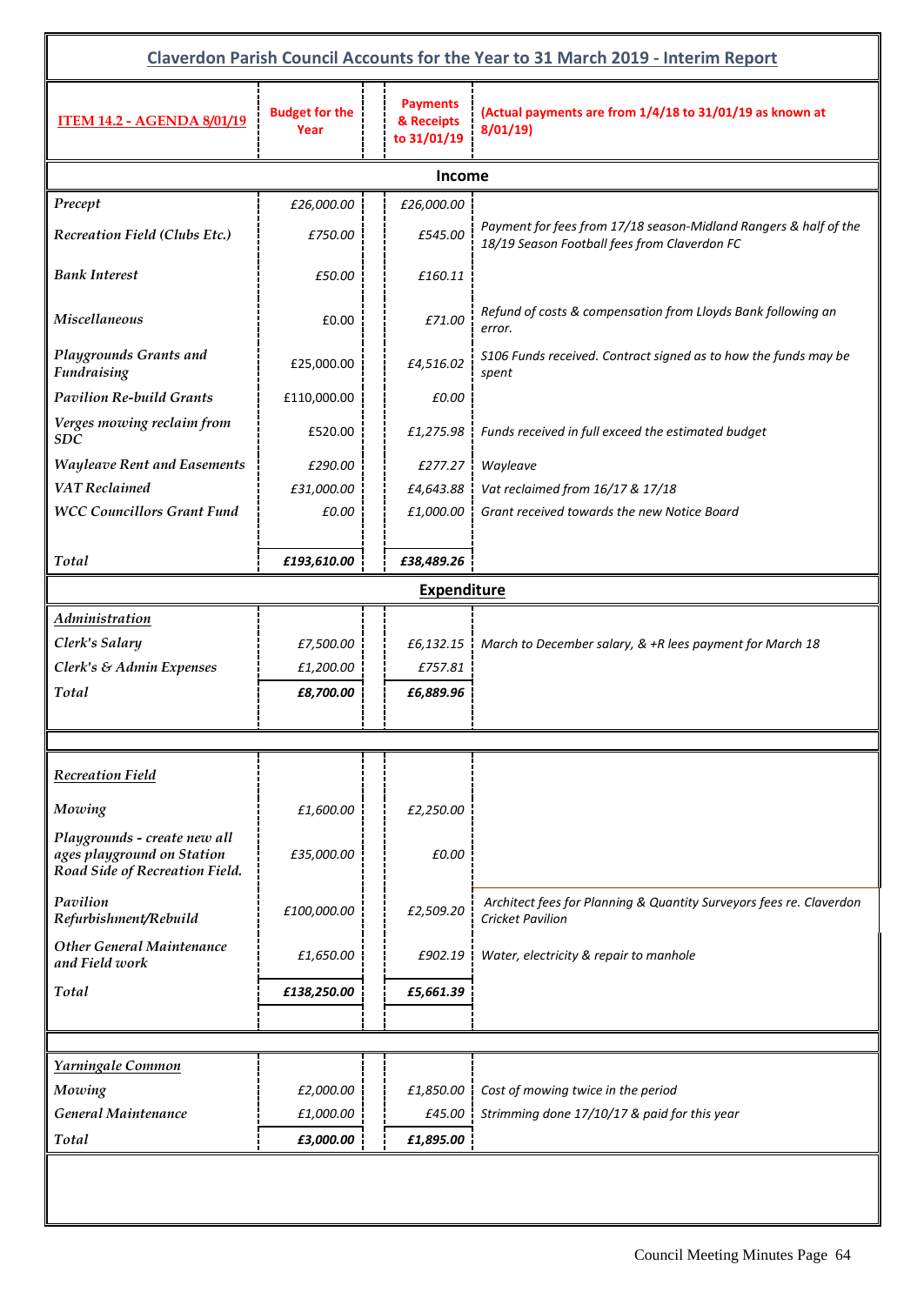| Other Village Areas                                                           |              |            |                                                                                                                                                                |
|-------------------------------------------------------------------------------|--------------|------------|----------------------------------------------------------------------------------------------------------------------------------------------------------------|
| Verges and Lye Green Mowing                                                   | £3,500.00    | £1,600.00  | This is for the mowing of the verges, some of which has been<br>recovered from SDC and is shown in income                                                      |
| Trees, Footpaths and Gritting,<br>Village and Lye Green<br><b>Maintenance</b> | £6,700.00    | £1,098.71  | Plants & Village planters, strimming bridleway & weatherproofing<br>bench & notice board at St Michaels' Rd.                                                   |
| <b>Tattle Bank</b>                                                            |              | £0.00      |                                                                                                                                                                |
| Total                                                                         | £10,200.00   | £2,698.71  |                                                                                                                                                                |
|                                                                               |              |            |                                                                                                                                                                |
|                                                                               |              |            |                                                                                                                                                                |
| Miscellaneous and<br><b>Professional</b>                                      |              |            |                                                                                                                                                                |
| <b>Professional Costs</b>                                                     | £6,120.00    | £845.41    | Expenditure is the annual insurance policy & £200 Audit Fees.<br>Budget includes £5k for legal expenses                                                        |
| General other costs                                                           | £33,100.00   | £4,121.00  | VAT incurred £1209, Neighbourhood Plan costs£1097 & WALC<br>Subscription& others £503 & Hire of meeting rooms £275. Website<br>Hosting & IT related costs £260 |
| Total                                                                         | £39,220.00   | £4,966.41  |                                                                                                                                                                |
| <b>Total Expenditure</b>                                                      | £199,370.00  | £22,111.47 |                                                                                                                                                                |
| Surplus / Deficit                                                             | $-£5,760.00$ | £16,377.79 |                                                                                                                                                                |